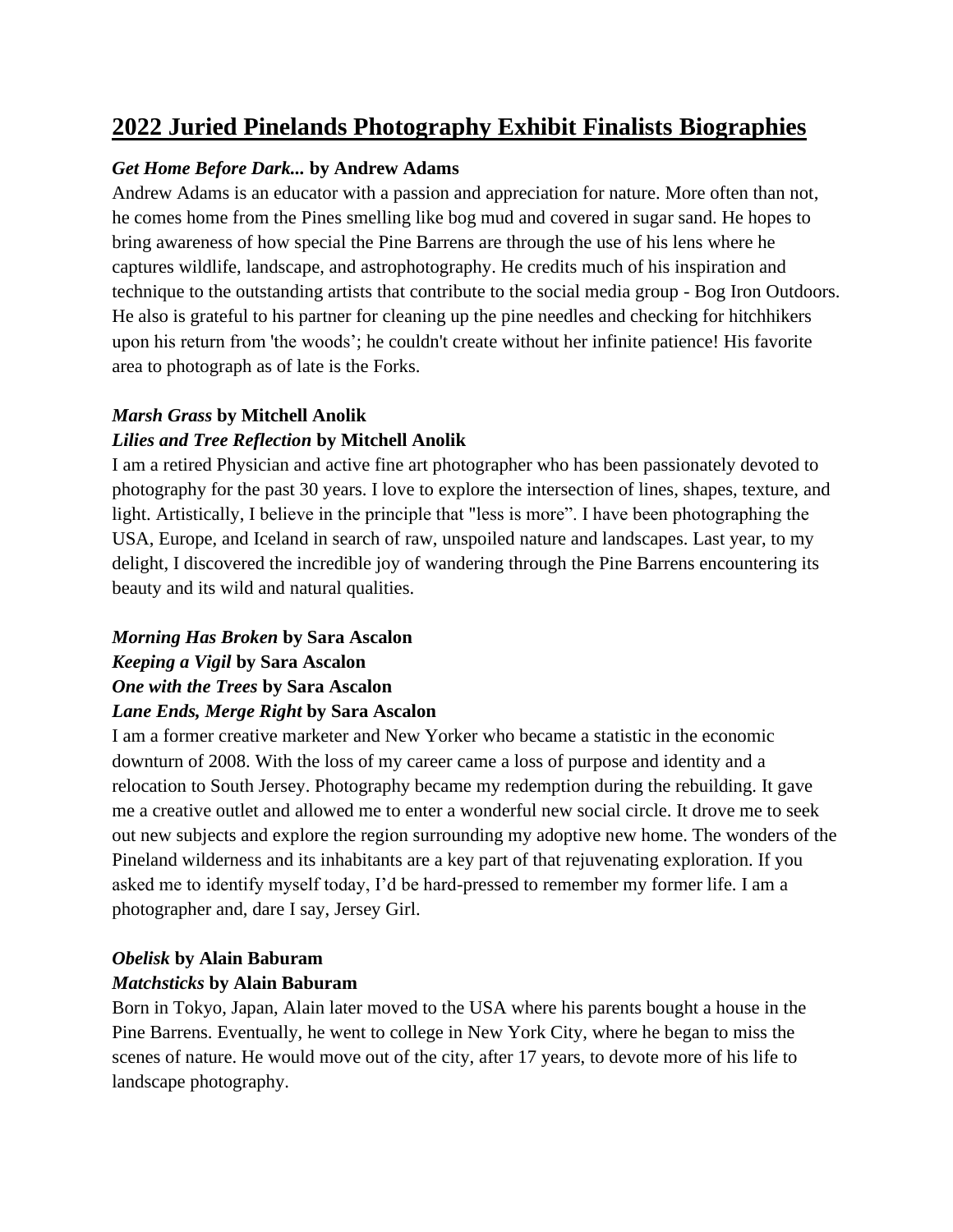#### *Winter Pines* **by Stephen Behrens**

I caught the photography bug several years ago. I enjoy capturing beautiful scenes and annoying friends and family. While nature, in general, is my favorite subject, the Pines in particular, are my favorite. They are my sanctuary.

#### *Roots* **by Anita Bhala**

My photography focuses on capturing and interpreting the artistry of our natural world. Nature provides me with an escape from both minor day-to-day troubles as well as the major travails of 'civilization.' I tend towards close-up views rather than broad expanses.

The serenity of nature, be it animals, trees, or water, calms and enriches my life. The more time I spend in nature, the greater my appreciation of the nuances of everyday life. Nature brings me peace and joy. The New Jersey Pinelands National Preserve is a unique treasure trove of raw beauty and rare habitats. It is a critical expanse for preserving our natural heritage.

# *Out Exploring* **by Matthew Cipolloni** *Touch the Sky!* **by Matthew Cipolloni**

I picked up photography about 16 years ago. I always wanted to take pictures of nature and I finally had enough money to buy a decent camera, so off to the pines I went. I always felt comfortable in the pines. Like I belonged there. I love the feeling of being relaxed and taking my time and not trying to keep up with the daily hustle. The Pine Barrens provides this perfect escape for me. It allows me to express my photos the way I see them. I see the beauty of the pines for what it is. Quiet but yet full of life. The life I can embrace. The life I can relate to. From misty morning sunrises over a foggy bog, or spectacular sunsets over the Mullica River or simply walking the many trails the Pine Barrens have to offer, I always have my camera by my side. We are blessed.

## *Peeper in the Pines* **by Robert Cunningham**

Photography is important to me to document nature in the overdeveloped state of NJ. As a naturalist, it's important to have a feel for the phenology of our flora and fauna and notice shortterm or long-term changes that happen. I try to introduce people to nature through my photography and have them appreciate something as small and unnoticed as a curly-grass fern or tiny orchid, to something as majestic as a bald eagle or peregrine falcon. I love photographing in the pines as it's one of the most intact ecosystems in the state. Most of the true Pine Barrens forests and swamps are free of the many invasive plants that plague so many natural areas. Things like pine barrens treefrogs, scarlet bluets, whippoorwills, and bog asphodel are just a few of the many unique things that we need to conserve and make sure are always protected from development and the threat of offroad vehicles.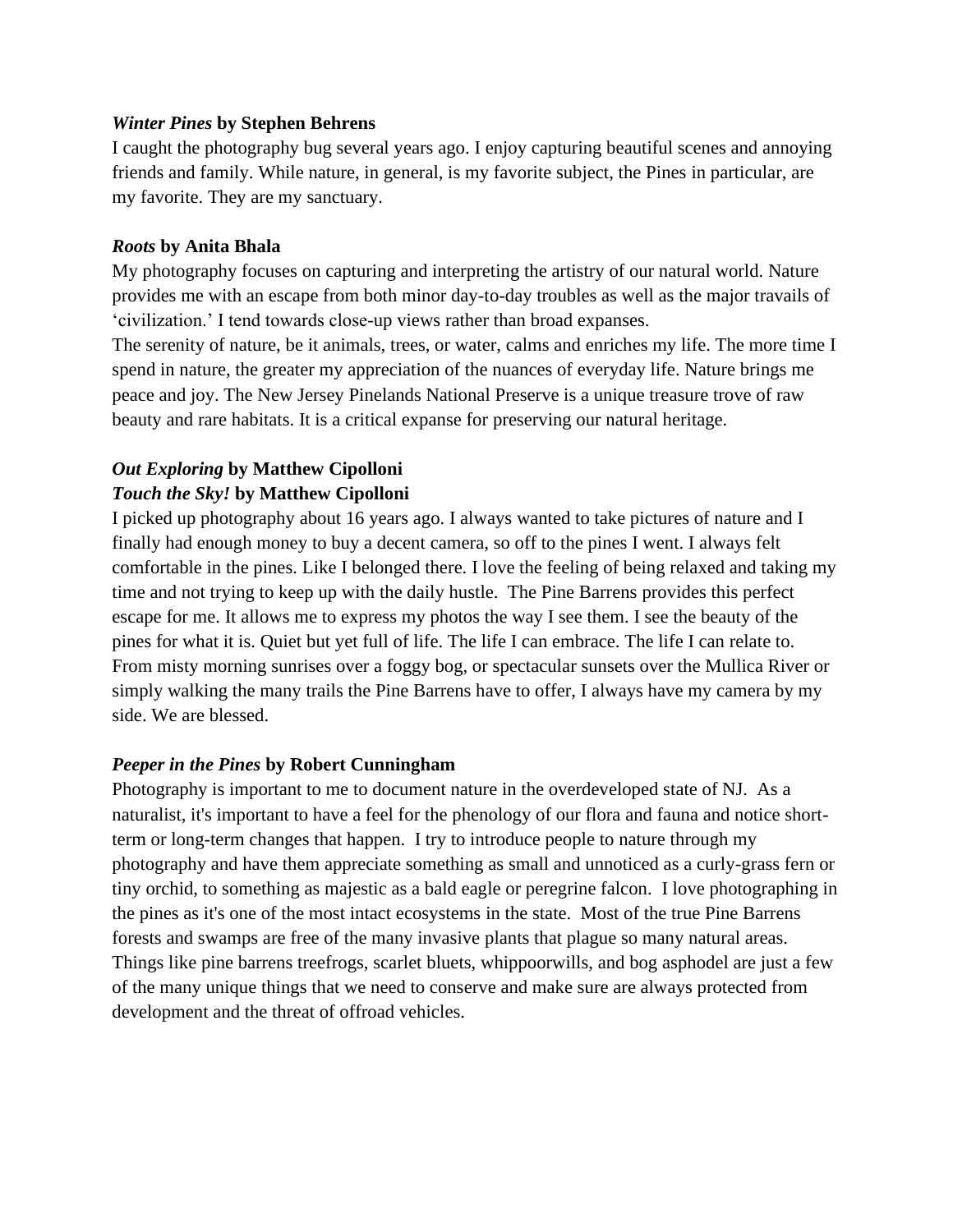#### *Whitesbog #2* **by David DesRochers**

My passion for nature photography was sparked by a trip to Glacier National Park in the summer of 2000. Exploring this stunning wilderness area inspired me to spend the last 21 years studying the art of photography and traveling the world to witness and capture the wonders of our natural world. I am a member of the North American Nature Photography Association and an Associate Naturalist with The New Jersey Audubon Society. Over the past 17 years, I've developed several photo workshops and lectures including the New Jersey Audubon Digital Photography Workshop Series held monthly each year from September through May. I have also shared my knowledge writing articles for photography magazines and my photos have been published in books, magazines, and on calendars.

## *Toad-ally Awesome* **by Barbara Dimakos**

I am a wife, mother of three, and grandma of four. We moved to Tabernacle 18 years ago. I enjoy gardening, sewing, crafting, and taking pictures of my grandchildren. When the Pinelands Preservation Alliance announced the photo contest with the Pinelands as the subject, it was an easy decision to submit a few photos. My yard alone has provided a treasure trove of subjects. I have a lot to learn about photography, but now that I am retired, I'll have more time to learn.

## *Enter The Pine Barrens* **by Melissa Eden**

I have loved taking photos since my first camera, a Kodak 126 given to me at eleven in 1979. I didn't know why, but I will say in those days a roll of film had 12 or 24 exposures. Each exposure was important, or you'd be wasting. That thinking sharpened my senses; it caused me to value each shot, to look forward to seeing them, to relish the great ones, to want to preserve and frame them, which has never changed. It must be love, and love is important. The Pine Barrens are an integral part of my fiber. I have been living in the reserve for the majority of my life. Photographing it came out of my love of beauty, and the amount of time I spend there for my pleasure and health mentally, physically, emotionally, and spiritually.

I'm a full nature lover, largely inspired by my experience growing up in Ocean County. Always outdoors, you grow to need it. I always loved the woods and the shorelines. I have been blessed to have enjoyed hiking in the pines with my children because it was free for thirty years! Now, as an empty nester, often hiking alone, photography in the pines has been my companion, pastime, and passionate hobby. I've had the pleasure of finding Facebook groups of people like me. This has further enhanced my enjoyment/love of photographing all the endless forms of beauty and wonder to be found in the pine barrens and sharing them with others.

## *Dew Drop In* **by Aleja Estronza**

I am a Jersey Girl, born and raised. I have a background in both web and digital design, which is what I do full-time when I'm not behind the lens. I moved to the Pinelands over 25 years ago and love everything about it. Especially the smell of the pine trees in the summer. I am mostly a nature photographer, concentrating a lot on the sky but am also known to do portraits, on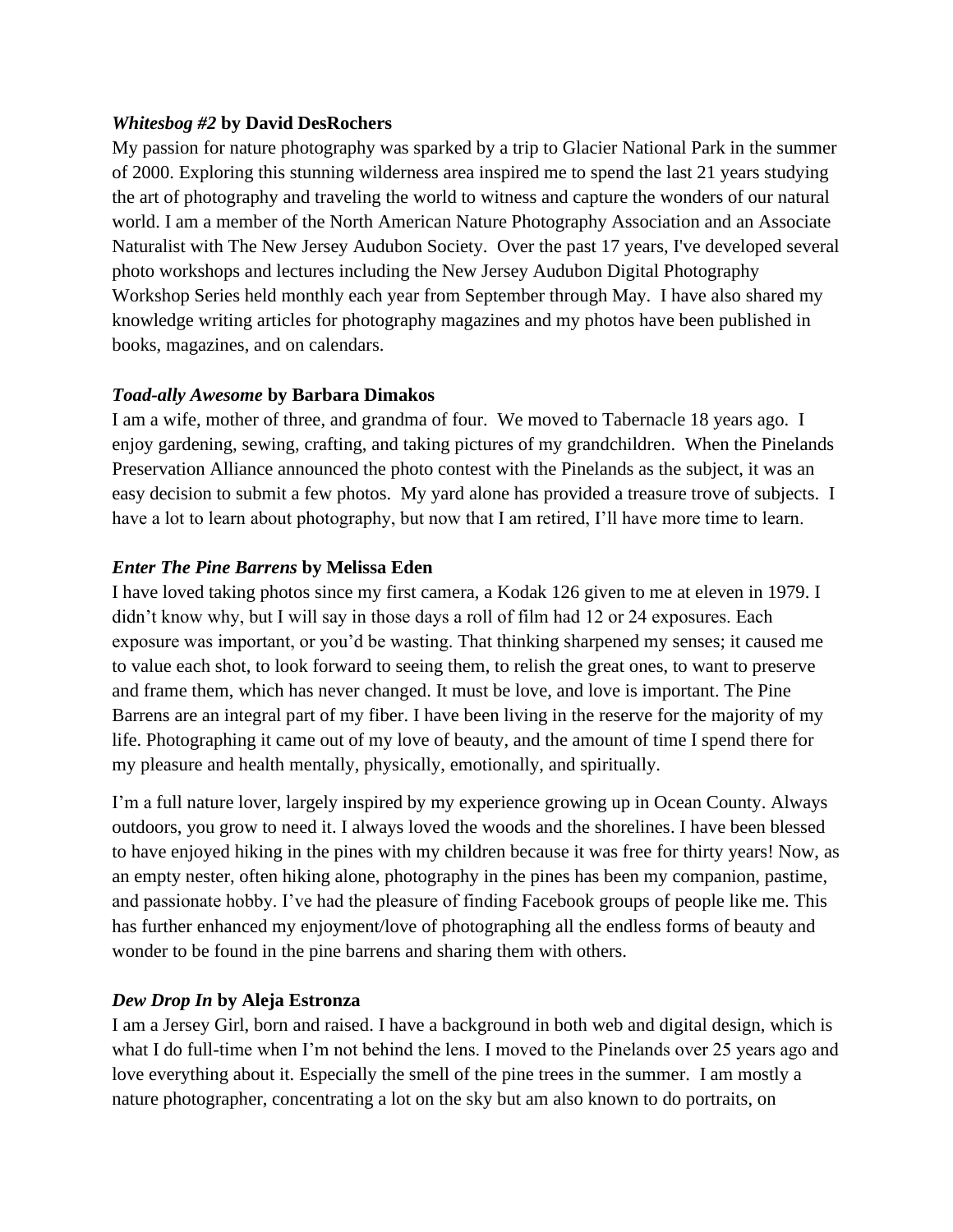occasion, as well as run a photography meetup group, Jersey Girls Photo Adventures. To me, there is nothing more beautiful than a stormy or cloud-filled sky. Photography is a way for me to share the beauty around us that people may not pay attention to.

## *Waiting for Rain: Pine Barrens Tree Frog* **by Robert Ferguson II** *The Sixth Sense: Eastern Hog-nosed Snake* **by Robert Ferguson II** *Skulking Yellow: Prairie Warbler* **by Robert Ferguson II**

The New Jersey Pine Barrens have intrigued me for the entirety of my life. The habitat, the colors, the smells, the Northern and Southern-affinity flora and fauna colliding together in harmony; the place is mysteriously beautiful. Locating animals is frustratingly intoxicating, but tremendously rewarding. The bottom line is I'm addicted to the Pinelands and could wax poetic for days... I have forever been a believer of **conservation through education,** even before I really grasped the idea. I've also always been a share-junkie. The two fit together perfectly. I live to share my experiences with the world. I live to bring people closer to nature. I, of course, live to be in nature, myself! I want to bring the natural world to people's computer screens and household walls, in hopes that it motivates them to get out and enjoy it themselves.

This is a critical time in our history here on Earth. The world has changed many times over, but never on such a grand scale has it changed directly by the human species. We are at a turning point and the future looks bleak for a high percentage of our species. I've always felt that if you aren't part of the solution, you are part of the problem. Photography is one way to make a difference and get people excited about the natural world around them.

Here's the truth: "People protect what they love." - Jacques-Yves Cousteau

## *Just Trash Talking* **by Anthony Ferraina**

My name is Anthony Ferraina, age 67 born and raised in New Jersey. I graduated from Stockton College in 1976. I am retired from the finance and accounting field after 42 years. Photography always held my interest even as a young boy. The stillness of the forest or the wings of a soaring bald eagle kept my attention. I find peace and tranquility in nature and can get lost in it for hours. I enjoy taking photos of nature and wildlife in the Pinelands. I picked the Pinelands as a subject since I live in the Pinelands, have access to all the beautiful forests, lakes, and streams, it just made sense to photograph my local area. People have asked me, you must travel all over the tri-state area to get your images, I simply tell them it is all here within a 30-mile radius. Enjoy what you do and do what you enjoy.

# *Red-Bellied Beauty (Northern Red-Bellied Turtle)* **by Keara Giannotti** *Amanita Gothic (Amanita persicina)* **by Keara Giannotti**

## *Pinecone Poser (Eastern Fence Lizard on Pitch Pine)* **by Keara Giannotti**

Keara R. Giannotti is a naturalist, environmental educator, and the director of Camp Creek Run, a nonprofit 50-acre camp and nature preserve dedicated to connecting children and the natural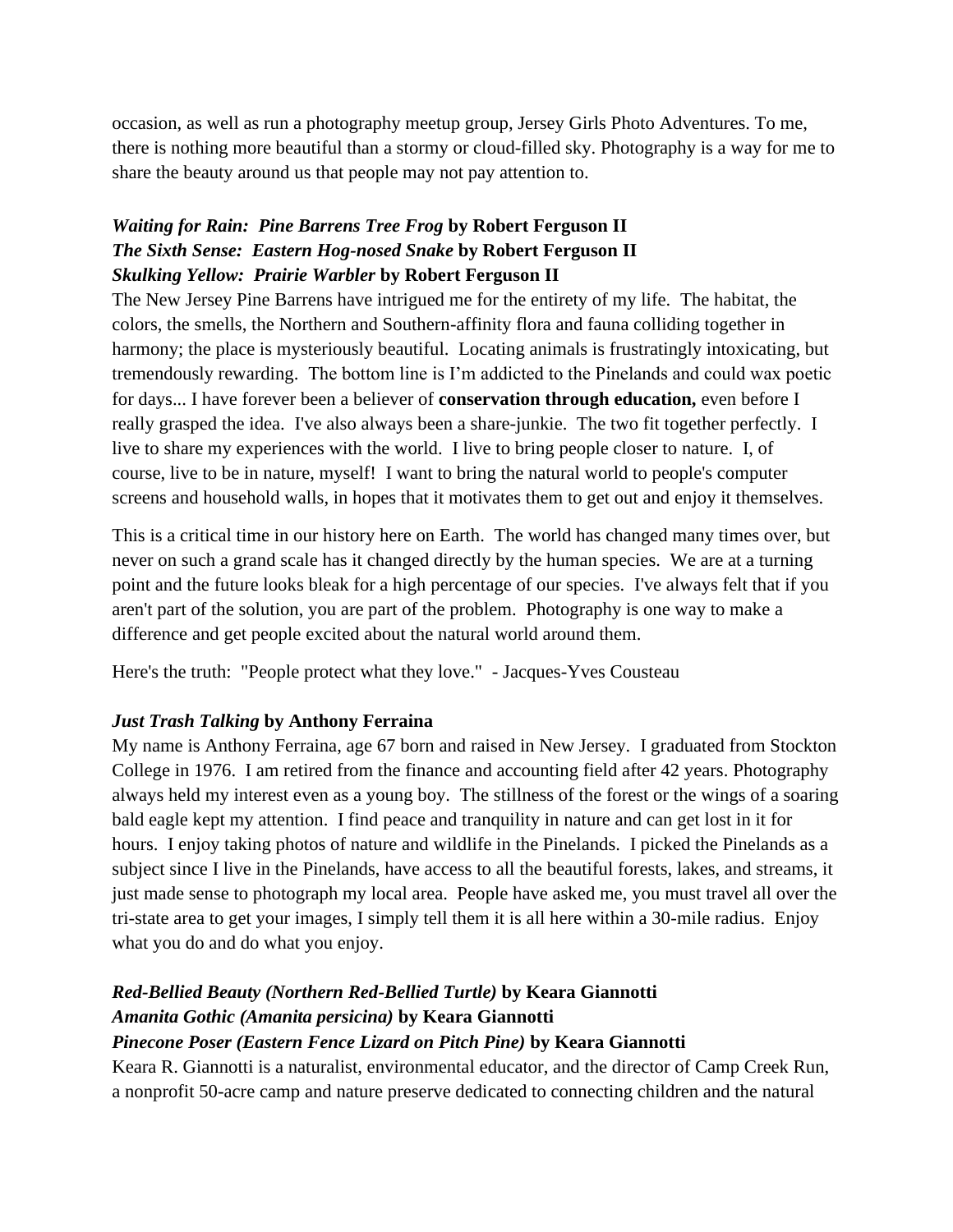world within the Pinelands National Reserve. She's spent her whole life exploring the Pine Barrens, yet feels she's barely scratched the surface of this mysterious, humbling, and unique ecosystem, which is a constant source of inspiration, magic, and solace for her, as it is for so many.

She enjoys using photography to study nature, documenting intimate, macro details of plants, animals, and fungi that she uses for reference to continue her own studies, as well as educate others. A natural science mentor of hers once described her pictures as "All the details of the world, and not a devil in them", a turn of phrase she admired at once for its poeticism, but also for how perfectly it illuminates her point of view and educational philosophy: life gets more beautiful the closer you look and the more deeply you investigate it. She loves pondering those tiny details and shares her musings and pictures on Instagram:

[https://Instagram.com/Keara.Giannotti](https://shared.outlook.inky.com/link?domain=Instagram.com&t=eyJ0eXAiOiJKV1QiLCJhbGciOiJFUzI1NiJ9.eJxlkNFqwkAQRf9ln0UxUrB5siUktTURi7okCDJupsnG2Y3sbmy09N-7eSgU-jjMuYc788UcgpIlC9lFaiTQpQUiCVogGzGpHRoNxMIPIIsjhh48IxioPKJb5-TiBnXbjkWrPD94_s6d8VFWO3ex4WFymCy1dVAZUMP-MHkbTOPkV-UD6x0LdUc0Yq42CO5IeEXvmPoug1wk1BW8r0_q_Z7z3gKPuzzYXYWKG0j2dvPyfDmpvc35w1kEsT0l5NmMVurxVtzms0LFquBZnd6XQc7zWRHtKeVFk0UiyLaZSptXud5W91zO-6zZTNfR02canftVs5wN91g0R1Qg6QhladBa38mAqJEW__43bk3Fvn8AQNt7rg.MEYCIQDOPCmyChduh2yQOaqCLmBZxs9Sz75n6wt_i_vkFmwxNwIhAJ-4wNPjvQn62P6nt5g44LDYQTRVjUjuvCnt-PQZFrqz) (these posts are also embedded on her website [www.LetsGoGetLost.org\)](http://www.letsgogetlost.org/).

## *Peeping Peeper* **by Shawn Glass** *Hypnotic Timber* **by Shawn Glass**

As a child, I spent many hours playing in the woods of South Jersey, reading nature books, and picking up whatever bugs and "critters" I could find. As a young adult, for some time I assumed that New Jersey had less to offer in terms of biodiversity than most of the country (and the world.) I was wrong! I began exploring the Pines in earnest about 7 years ago and haven't looked back. Each time I encounter one of the many unique plants or animals fostered by this environment is exciting. I started taking photos of them, both to re‐live those moments for myself, and to share them with others. I want people who live here to know that they don't have to watch a TV program or travel across the world to see beautiful landscapes and amazing creatures - they are right in our "backyard" if we take the time to find and appreciate them. Another photographer I respect said simply, "I fell in love with it, because it makes me stop a little longer when I see something interesting or beautiful." I thought that was a great way to convey the appeal and why, as a hobby, it is so fulfilling. I hope to 'stop a little longer' in the Pinelands for many years to come.

## *Mullica Maple* **by Rafal Goraczniak** *Between Seasons* **by Rafal Goraczniak** *Haiku* **by Rafal Goraczniak**

Edward Abbey once said, "A man on foot, on horseback or on a bicycle will see more, feel more, enjoy more in one mile than the motorized tourists can in a hundred miles." For me, photography does exactly this thing. The camera is like a break, that helps me slow down to engage more deeply with where I am in space and time. From the Pine Barrens of New Jersey to the high desert of the Colorado Plateau, I find inspiration in what is often overlooked, the simple things that are hidden in an intimate landscape. In my work, I strive to create unique but realistic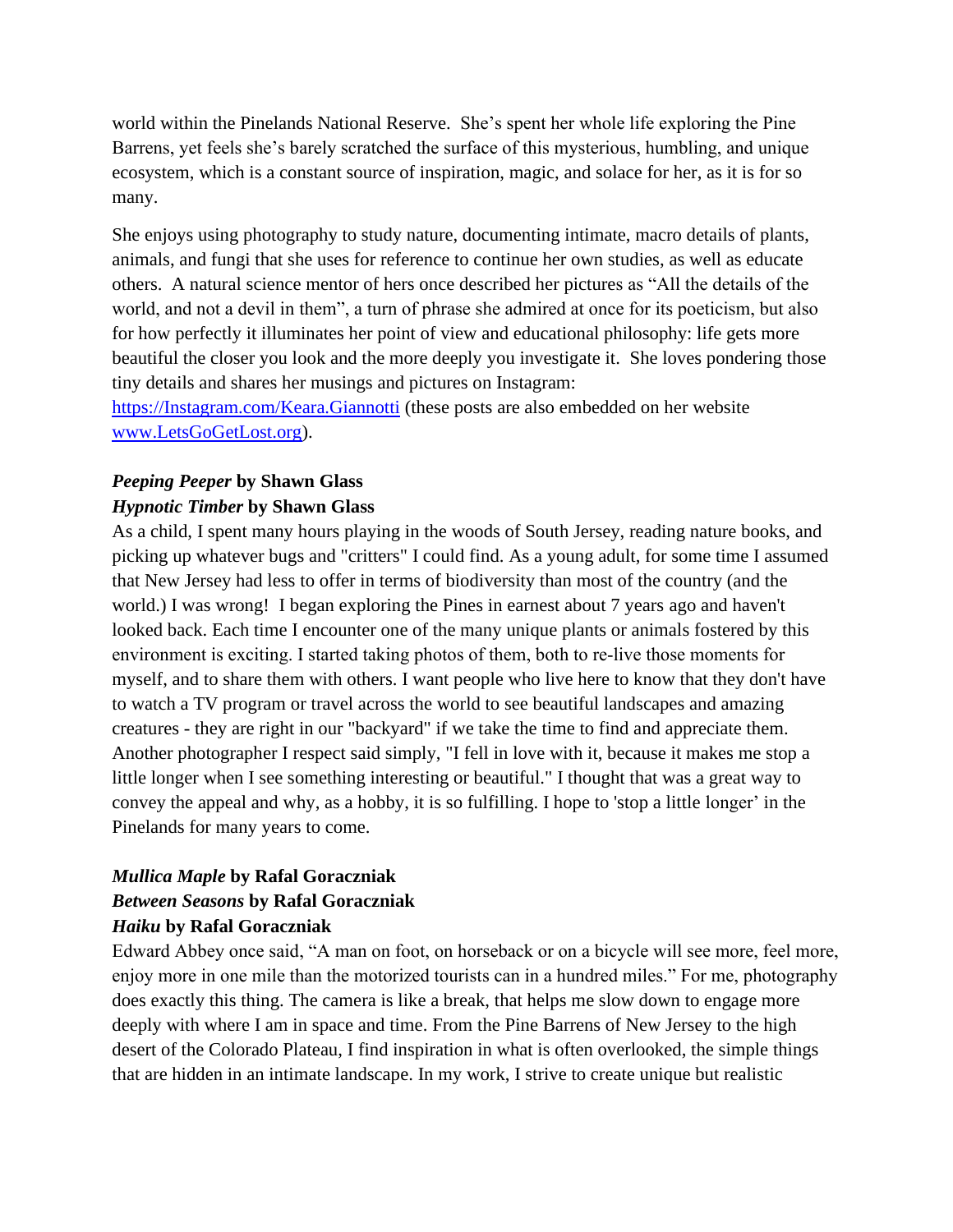images with a surreal twist; photographs that offer visual metaphors for thoughts and feelings, rather than simply record the reality surrounding me.

## *Pinelands Pitcher Plant* **by Donna Hoffman**

I was born in Maryland but, I have lived in Burlington County, NJ for the last 54 years. My husband, children, and I have spent the last 30 years living close to the Pine Barrens in Medford. During my career as a dental hygienist, my weekends were spent working in the garden. I enjoyed taking pictures of my flowers and of the birds and animals passing through my yard. These photos were shared by my family and friends. It wasn't until after my retirement that I found a hobby in photography. While I still love to capture bright blooms in my garden, I have found my love for nature expanded by hiking and exploring the many trails of the Pine Barrens with my two Labrador retrievers. New and wonderful subjects can always be found as the seasons change. For me, photographing nature is like a treasure hunt. Success is when I capture that perfect image of the flora or fauna that is abundant in the Pine Barens.

## *Three Cedars* **by Tom Jenkins** *Canada Geese - Franklin Parker Preserve* **by Tom Jenkins** *Whitesbog Lilly* **by Tom Jenkins**

I discovered photography when I was in grade school, making contact prints from negatives taken by my father. This grew into a passion that continued through high school, where I was a yearbook photographer. Eventually, though, the camera took a back seat to career and other things in life. But I never completely lost interest, and when I picked up a digital camera several years ago and realized I had a darkroom in my computer, my enthusiasm returned. Since then, I've mostly photographed birds, but in recent years I've discovered the unique stark beauty of the New Jersey Pinelands that for me, at least, is very challenging to capture in a photograph. I work mainly with digital equipment but occasionally use vintage medium format cameras with black and white film.

## *Welcome to the world...* **by Bill LeConey**

Born and raised in Camden County NJ, a love for the outdoors was instilled in me at a very young age. I was fortunate enough to be surrounded by family members who were avid outdoorsmen. Deep in the pines, countless miles down a sugar sand road, my family owns a quaint, cinderblock cabin. As a child, I spent countless days there exploring the pygmy pines and notorious cedar swamps with my father, grandfather, and uncles. The ticks and chiggers, unfortunately, were also part of the package.

Those early childhood memories continue to be the driving force behind my love for the outdoors. If you spend enough time in the woods or on the water, you will experience things that may only happen once in a lifetime. Photography has provided me with an avenue to bring those rare moments back to life and share them with others. Ultimately, the draw for me is that every day's different, you just never know what you'll see.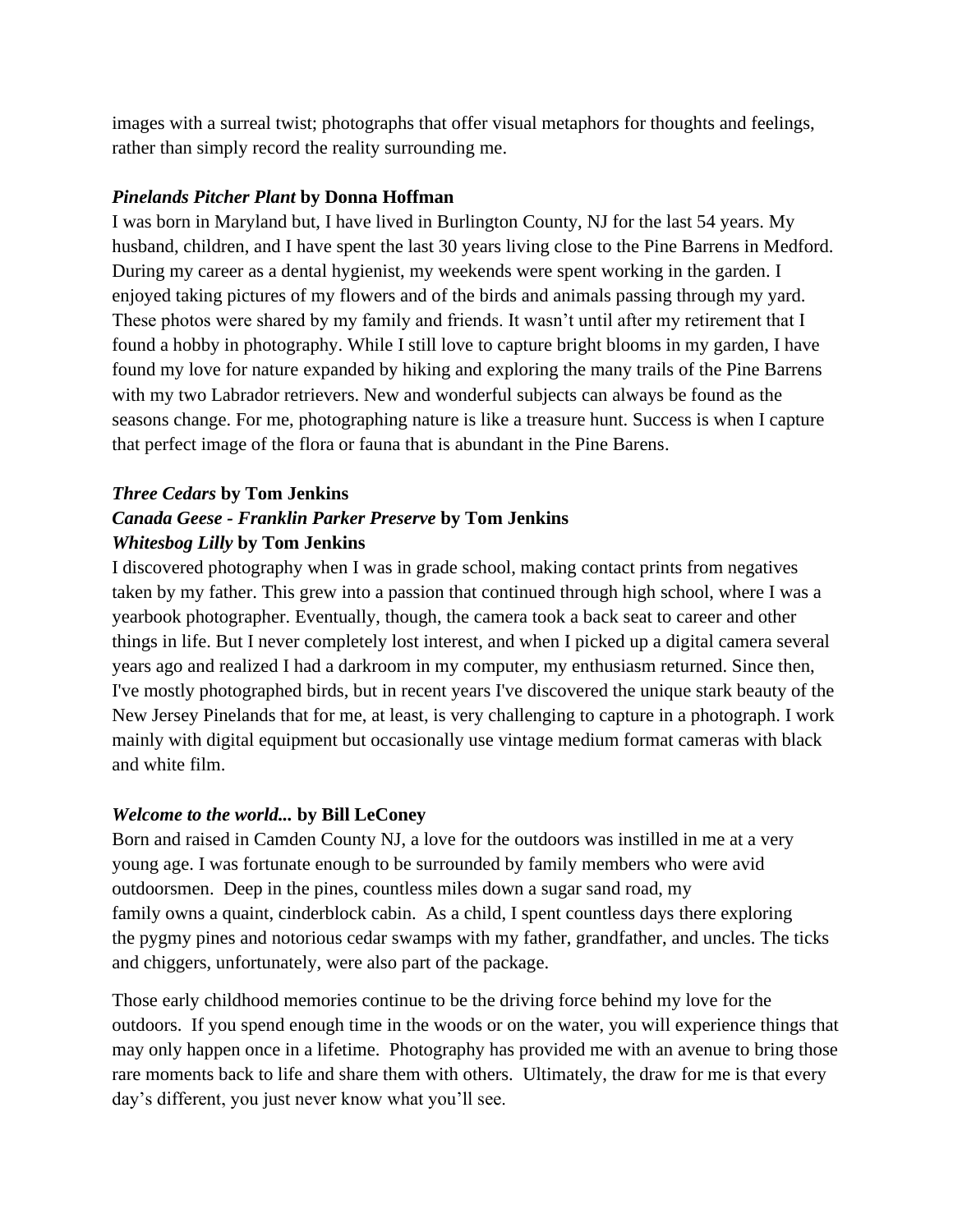I consider myself a wildlife photographer, who has recently found my niche capturing moments on the water. My photography has been featured in On The Water Magazine, and in product ads for New Jersey's premier fishing outfitter, Tackle Direct. I can normally be found anywhere from the Wharton State Forest to the backwaters of Cape May County. If you're looking for pictures, contact me!

### *Ominous* **by Patricia Migliore**

My journey in photography began in 1970 when I first picked up a camera to do the yearbook photos at the American School in Israel where I was attending. I was so hooked that I soon took my first class in a darkroom at the University of Haifa. The infatuation never left me and carried on to a career after getting a degree in commercial photography. In the late 1970s and through the 1980s, I was a staff photographer for Prudential Insurance in Newark NJ, doing executive portraits, conference coverage, annual reports, large format negative retouching, and photos for their in-house publications. From the early 90s to the present, I've worked as a freelancer, covering conferences, doing portraits, covering religious ceremonies, doing website photos for businesses, and headshots for professionals. As I slowly phase out of my working years, I am getting out to shoot more for myself, which is bringing me right back to the infatuation I first found. Looking after three little grandsons helps to balance things out.

#### *Island* **by Jay O'Brien**

### *Misty Sunrise* **by Jay O'Brien**

Nature photography began as a way to relieve stress and anxiety after a life-changing situation. As time went on I wanted to improve, and learn. I started reading and studying works of other photographers. I began attending workshops, seminars, and lectures. Being a lifelong resident of Philadelphia, I heard of the Pinelands, but never visited or researched the area. After relocating to Rio Grande, NJ in 2018 my curiosity got the best of me. I visited several locations on my own but never felt that I was getting to the heart of the Pinelands. After attending several of Rich Lewis' workshops I discovered the real beauty of the Pinelands. I have had images published in Nature Photographer Magazine, Inner Reflections Calendar, Arizona Highways magazine, and serval other publications and websites.

#### *Reflections of Twilight* **by Susan Powell**

I am a lifelong resident of New Jersey and picked up photography in High School. For me, photography is capturing that moment in time that might otherwise be lost or overlooked and viewing the details in an image in different ways; either to see the story or interpret an image in your own way. I live in central Jersey and usually find myself photographing areas near the Shore. Not being local to the Pinelands, it is always worth traveling to the area because the landscape is beautiful to explore during different times of day, under different conditions, and during different seasons. No trips are ever the same!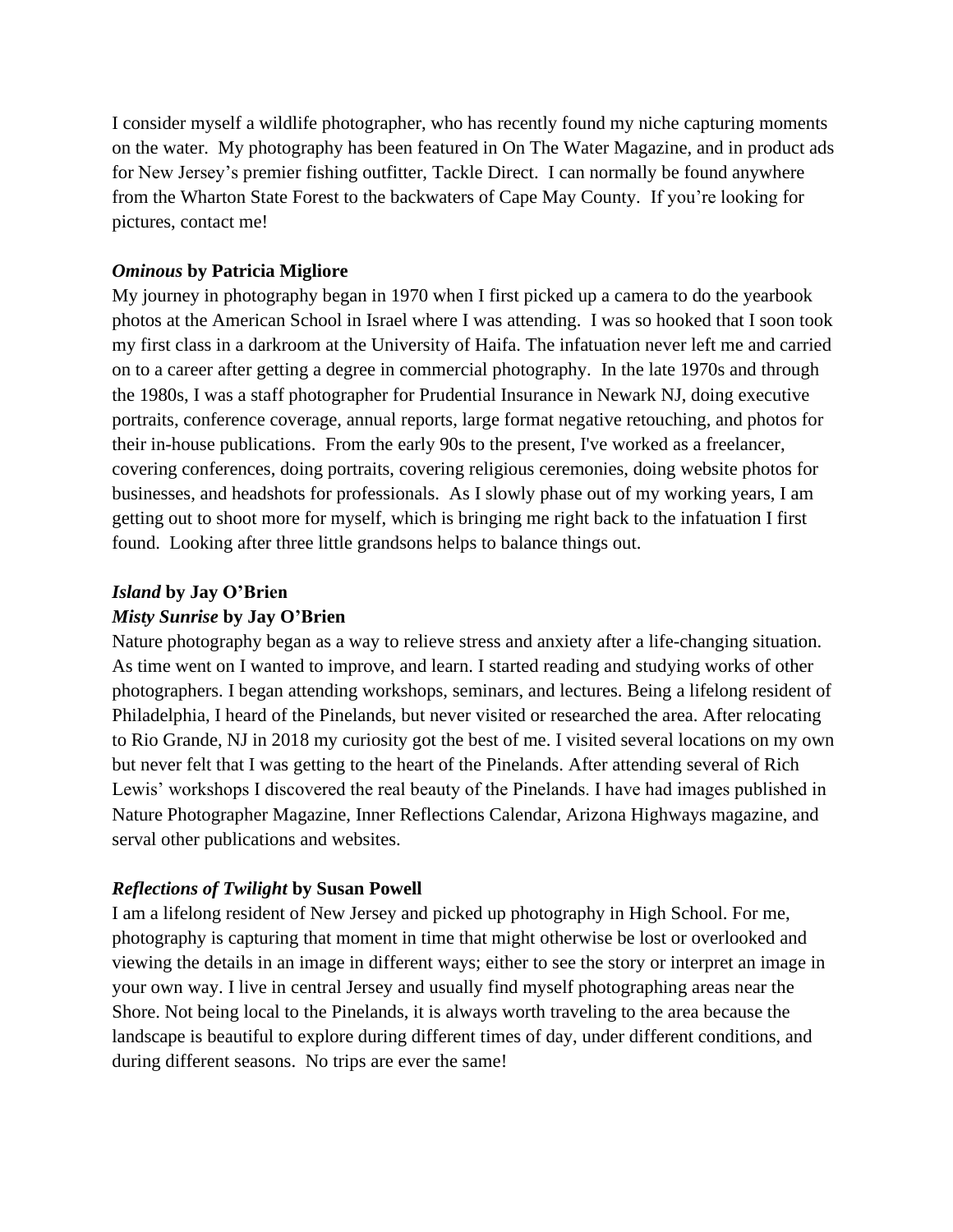#### *Oswego Afternoon* **by Louis Rissland**

Photography is for me, an extension of a developing awareness for all that is in the natural world. Its importance is the stronger relationship it creates with the spaces and places I visit. A deeper connection, heightened awareness, active participation, increased observation, greater appreciation… these are just some of the gifts I receive from photography. I take no credit; I owe it all to the beauty of nature and its relationship with photography. As a subject, I have often picked the Pine Barrens, due to its uniqueness of habitat and quiet solitude. The choice of trails, streams, and lakes seems endless. I'm still learning about the Pine Barrens, and isn't that a gift as well, a vast natural environment with much to still explore!

## *Seeing Double* **by Susan Rogozinski**

My name is Susan Rogozinski and I live in Millville, NJ. My day job is as a graphic designer with Rowan College at Burlington County, but my true passion is when the workday is done and I can get out to take some photos! Through the years, I have learned that photography is the best therapy I can give to myself. When I witness a beautiful sunset, there's a rush that flows through me, filling me with joy. Capturing it with the camera (or, mainly, my cellphone) is my way of marking that moment for my ever-aging, and getting-kind-of-forgetful, brain. I've been asked why I don't print/sell my work... I'd much rather be out shooting photos! The Heislerville area of the Delaware Bayshore is one of my absolute favorite places for photographs, and it's pretty wonderful that it's part of the Pinelands. I am addicted to wide-open skies and reflections, and I'm able to capture both every time I'm out. I visit East Point, Thompson Beach, and Matt's Landing frequently... but it's different on every visit, due to those wide-open spaces in an area most wouldn't even consider as Pinelands territory!

You can find me on Instagram @suerogo0624 to check out a little more of my love for the Pinelands, captured along the state's southern Bayshore.

## *Majestic* **by Jeff Sayre**

For years, Forsythe Wildlife Refuge in the Pinelands has been my "go to" place to photograph birds virtually any time of the year. "Majestic" was shot there as a tern hovered in the air just before diving for a fish. I was very pleased with the painterly look of the photo. I hope you enjoy it too. Jeff brings a deep appreciation to nature photography. He finds it a source of inspiration. As Jeff describes it, "the beauty of nature inspires, and I feel is our Creators' greeting card. I find great joy in capturing this incredible beauty and sharing it with others. Even though I love to take all kinds of photographs, my greatest love is shorebirds, particularly egrets, ospreys, herons and terns."

Locally, Jeff's works were twice featured at juried Grounds for Sculpture Focus on Photography exhibits. Six of his works have been accepted into the prestigious "Eyesights" competitions by the Guild of Creative Arts in Shrewsbury New Jersey, with two taking first in their groups (macro and black and white). Further, over the years six of Jeff's entries have been selected in the Pinelands Preservation Alliance Photo competitions.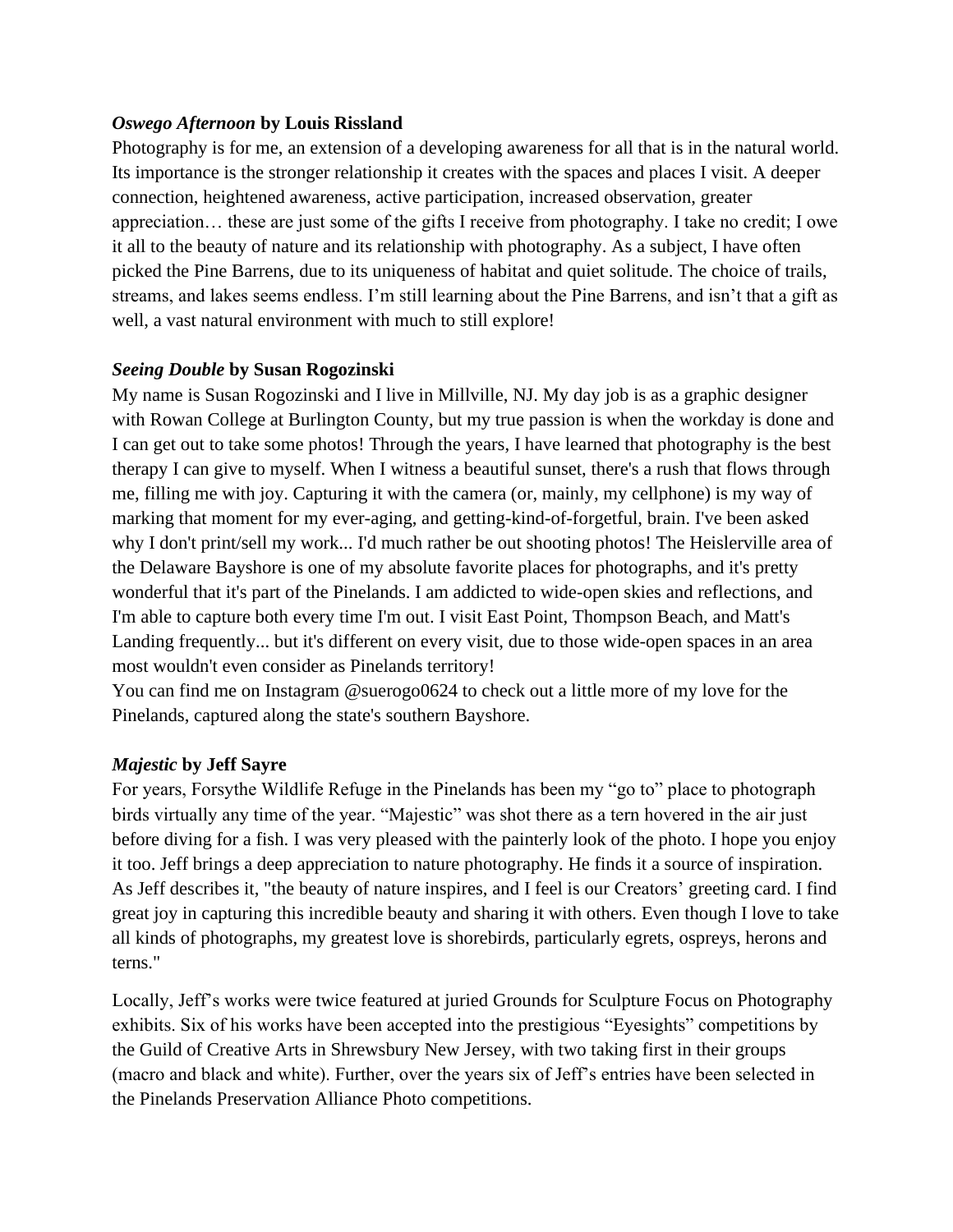His passion has been recognized more widely, as he received wide recognition, winning awards in various national and international competitions, by the Photographic Society of America (PSA), the Pennsylvania Horticultural Society, and the NJ Marine Science Consortium. Also, two of Jeff's works were accepted by the Wilmington International Photography Exhibit, involving entries from thirty-three countries.

Says Jeff, "I invite others to enjoy nature's beauty through my photographs. Taking memorable photographs is a blend of skill and pure luck. Skill with the camera, editing, and the printing process, but also luck, with being at the right place, at the right time, with the right light, to capture something magical."

## *Sugar Coated Pines* **by Janet S Schmidt**

I have always loved photography, both taking and looking at pictures. To me, it is a bit of magic to be able to capture a time, a place, a feeling, and a way to invite others to view my window to the world. Some of my most prized possessions are old family photos and I still have almost every photograph I have ever taken, beginning with my first Instamatic camera. Photography to me is not only a picture but also a way to create a connection. I moved to the Pinelands 10 years ago from Bergen County, New Jersey. While walking and exploring, I love to photograph the natural beauty and diversity of the Pinelands. To me, the Pinelands are a living museum filled with a unique environment, history, and culture. I hope to be able to express this to others through my photographs. I am very pleased that my photograph, Sugar Coated Pines, has been selected for the Pinelands Preservation Alliance's 2022 Pinelands Juried Photography Exhibition.

# *Pakim Pond No. 3* **by David Seals** *Cranberry Bog Sunrise* **by David Seals** *The Fog of Batsto Mansion* **by David Seals** *Bass River Cedars* **by David Seals** *The Passage* **by David Seals**

As a middle school band director, professional musician, and father of 4 musicians, my life has been filled with sound. Photography gives me the quiet and peace that is missing from my daily life. The whispering of the pines gives me a sense of calm and hours pass by like minutes while photographing the intimate landscapes that can only be found in the Pinelands.

## *Cutie And The Gentians* **by John Stritzinger** *Quiet Convergence* **by John Stritzinger**

I love being in the moment. Photographing takes me there. After taking photos, I also enjoy the craftsmanship and artistry of post-processing, editing, and polishing an image to share. In each of these distinct ways of being I find my creative self, and photography provides me with both. I have taken a mostly self-taught route to photography. My interest grew - from casual documenting of family-and-travel events while pursuing a career as a creative technologist - into a lifelong passion and never-ending study now that I am retired. Photographs in my portfolio are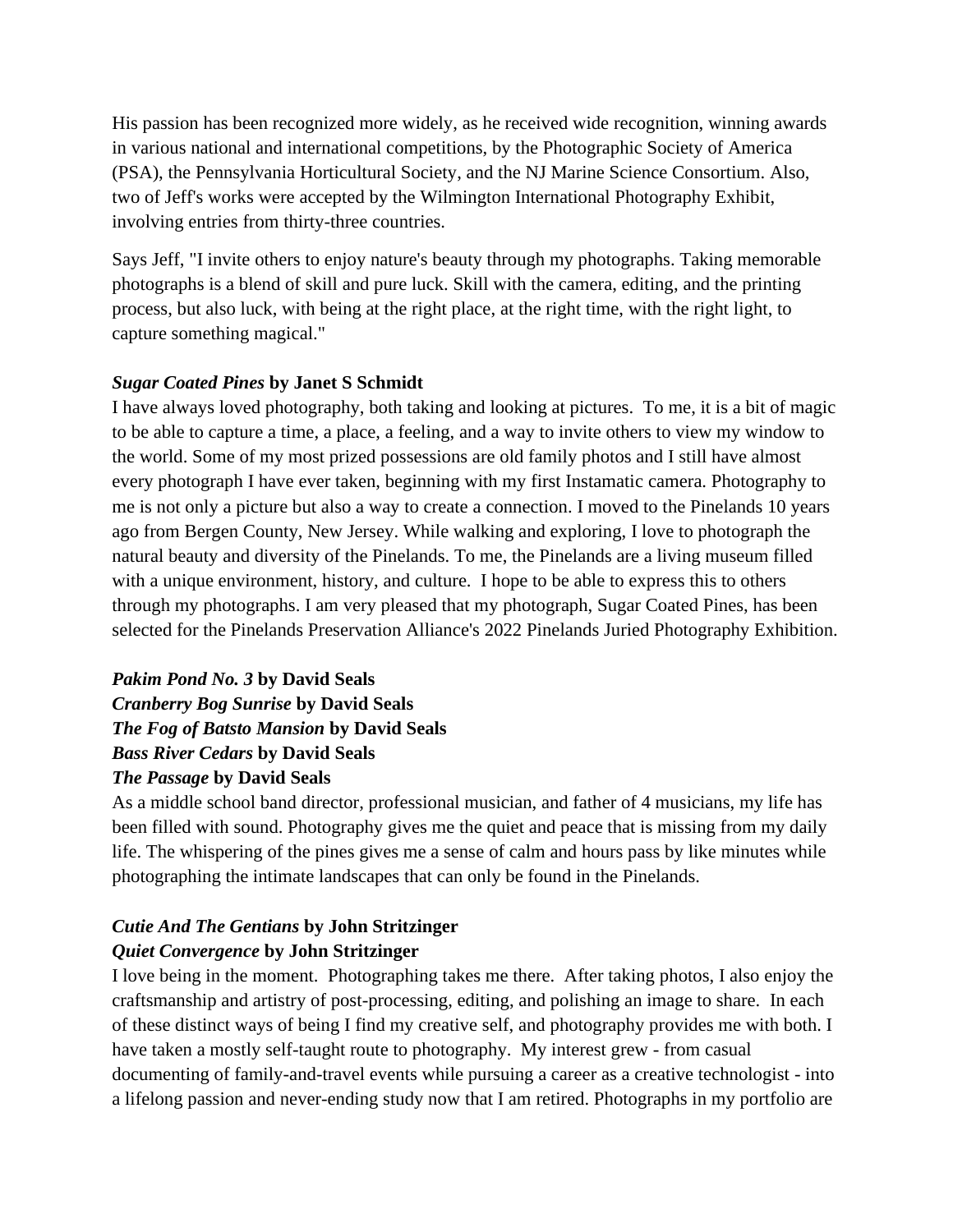quite diverse and reflect my joy in experiencing a wide range of subjects and places. Outdoors calls me – travel, architecture, and especially landscapes. I am most at home when out walking in nature.

The Pinelands have beckoned me to return more than once. To me, its flatness of still water and overgrowth and straight dirt tracks give a sense that the land is humming. I feel a resonance builds from these natural surroundings, or so it seems to me, listening to the wind, watching ripples across a pond, hearing birds circle and call. When making long exposure images in this landscape, I have come to savor the time after opening the shutter. I pause and become absorbed in the scene. When the shutter closes, I like to imagine that the resulting photograph records a murmur of the exchange between me and what is seen.

## *Helonias* **by David Taylor** *Schizaea* **by David Taylor** *Twayblade Queen* **by David Taylor**

I'm an amateur photographer that loves exploring the Pinelands and hope my photos are able to create some awareness. It's fun when your miles deep and come across a plant or place that looks like it could be from another world and not New Jersey. Photography allows you to capture that and show other people what kind of wild things are still out there. Who knows, maybe someone sees something that helps them get out the door to explore it for themselves.

## *Whitesbogs Milkyway* **by Johanna Vasicek**

I am primarily a nature & landscape photographer, who is always looking for new places to photograph, as well as new skills to learn. I am originally from Michigan but have been living in NJ for about 25 years now. I have always loved taking pictures. However, about 7 years ago, I decided to get my first DSLR to take my love to a higher level and started learning all I could. Skills, like working on composition, shooting techniques, and editing. I found after many visits to my home state of Michigan how much of it that I had taken for granted while living there. I decided I needed to get out and start exploring New Jersey. That was when I started hiking and exploring the Pine Barrens, camera in hand.

The Pine Barrens is a beautiful and mystical place to visit. There are so many different types of ecosystems you never know what you will see to photograph in your travels. I love to bring the beauty I find to others. People who may not be able to visit on their own or may not even be aware of all the beautiful locations in the area. I always hope my photos inspire people, but at the very least maybe bring a smile to their face or even a wonderful memory.

## *Standing Still* **by Melissa Willhouse**

Melissa Willhouse is a South Jersey native who has developed a lifelong passion for photography and the environment. Currently pursuing an MS in Environmental Science and Policy, Melissa appreciates the beauty of the natural world and the need to conserve it.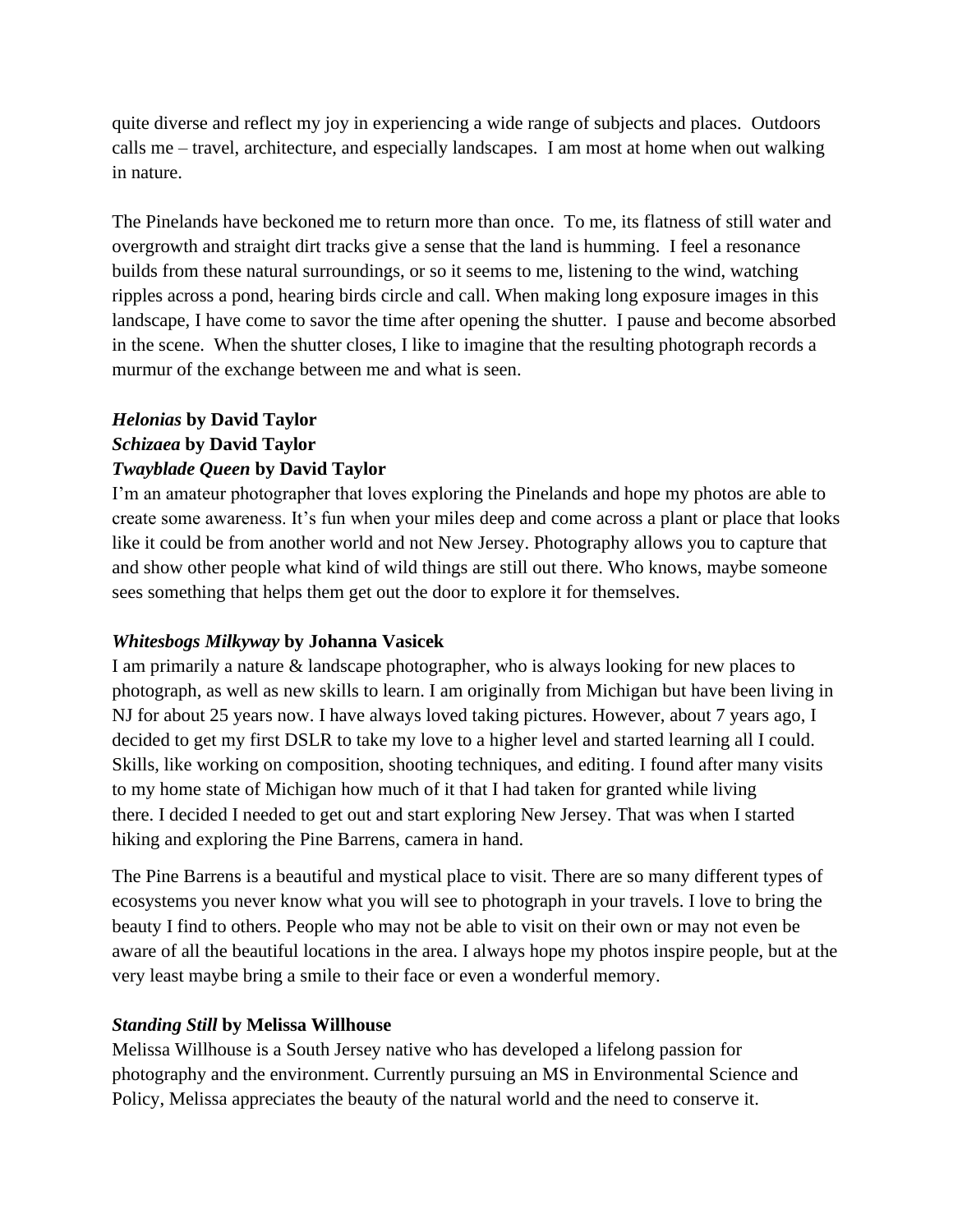Photography is important to Melissa as it is a creative means of telling meaningful stories, and the Pinelands are a very special place for Melissa as her family has inhabited the area for decades - her aunt is the Chief of the State Park Police and was the first Cranberry Princess at the first Cranberry Festival. Melissa penned a research paper about how human activity helps or hinders biodiversity in the Pine Barrens and participated in PPA's Life Science Field Training Institute in Summer 2021. Digital storytelling is her true passion, and her goal in life is to inspire the same love for the environment that she harbors.

## *Pinelands Cranberry Harvest* **by Diana Wind**

Photography with good camera equipment is harder than I expected. A good camera can only take good pictures if you know how to use it. I'm grateful that my husband, Harry, also enjoys photography and has been patient in teaching me over the years. Sharing this hobby is special to me. Photography can tell a story and preserve images of people and places in time. My late Father, Ted Mehl, inspired me too. I love his black and white photos of Haven Beach at sunset; and, portraits of his mother and my late mother, Junetta. I will forever treasure those captured memories. The Pinelands photography competition motivated us to make several visits to explore and discover areas located within the Pinelands. It has been wonderful to discover such beauty and learn about the importance of conservation and cranberry farming in the NJ Pinelands.

#### *Golden Mist* **by Patricia Worley**

# *Foggy Overlook* **by Patricia Worley**

## *Snowy Owl Preening* **by Patricia Worley**

My love of photography and the Pinelands go hand in hand. Each serves as an outlet for my creativity and a means by which I can share the importance of the natural world with the viewer. My accepted images in the Pinelands Photo Exhibition are the perfect example of how the two concepts blend. The golden light and the gentle mist rising on a cool fall morning is a reminder that time is fleeting, and one needs to take the time to enjoy life. The solitary Snowy Owl sitting on a snow fence on Island Beach State Park reflects the changing climate and how fragile our environment truly is. No matter how often I venture into the Pinelands, there is always a story to share through my photography. As a nature and wildlife photographer, I feel fortunate to call the 1.1 million acres of the New Jersey Pine Barrens my home. Pat Worley lives in a log cabin in Medford Lakes with her husband Rob. Their daughters, Samantha and Katie were raised to appreciate the beauty and fragility of the world around them.

## **Other featured finalists include…**

*Dennis Abriola Jillyan Bechtold Jessica Borden Michael Burkhauser Shawn Burns*